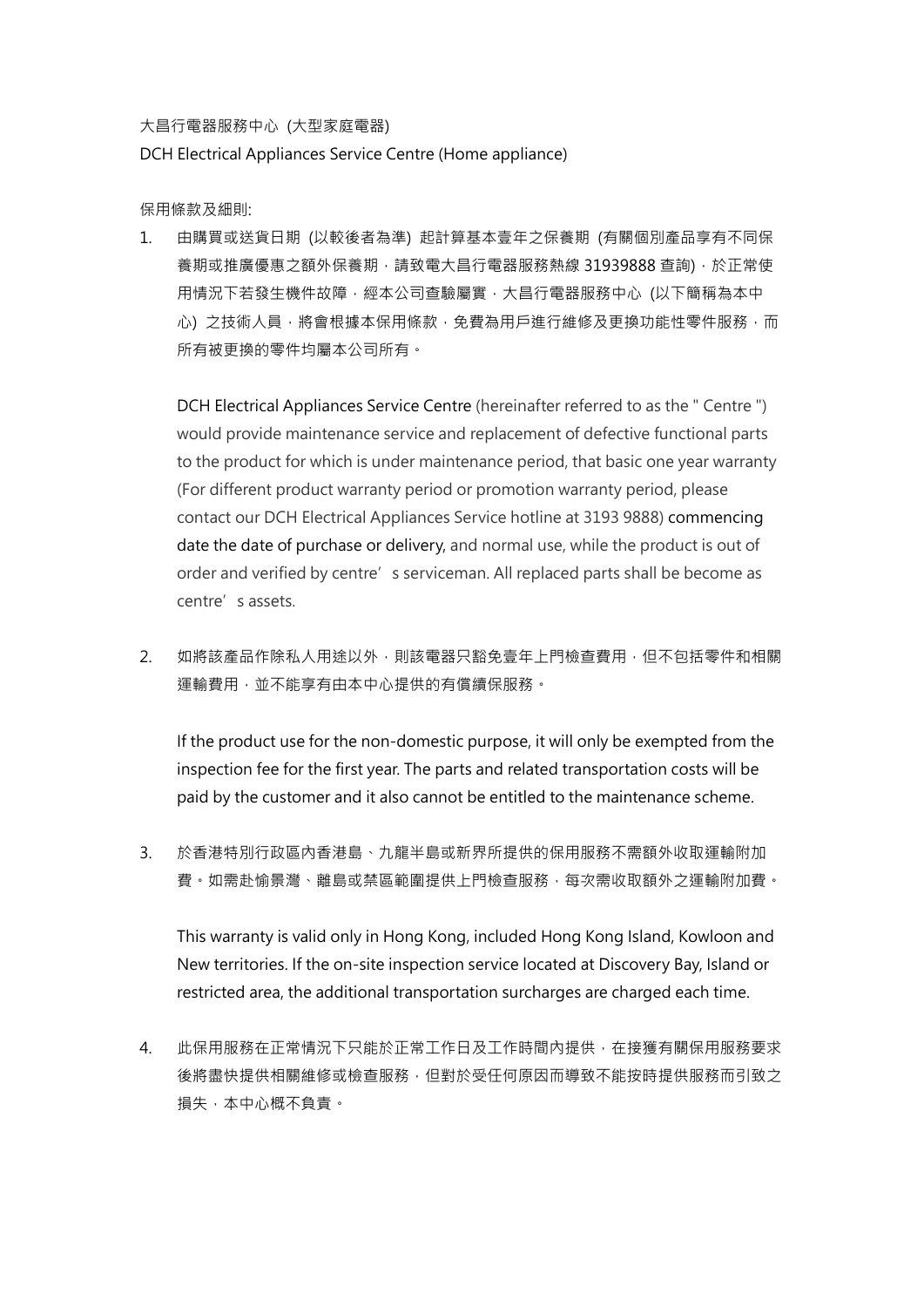This warranty service is normally only applicable during normal working days and working hours and will be provided as soon as possible. The centre shall not be liable for any direct or indirect loss, claims, or contingent in connection with any delay of the service.

5. 上門檢查或機件需送回廠檢修前,顧客必須清除所需要檢查或維修產品附近之障礙物及提 供安全之工作空間,以便修理或回收。如須本中心額外派員搬機,則另須收取搬機費用。 如相關產品安裝於過高、過窄或重疊的環境,以及相關地址沒有電梯服務或位於偏遠地方 (如唐樓或村屋)等,客戶均須每次支付額外運輸附加費。

Customer should remove the obstacles and provide an enough and a safe working space to our serviceman before the on-site service or inbound delivery. If the extra manpower provided by our centre for taking out from specific location, or the product placed at too high, too narrow or overlapping environment, or the relevant address does not have lift service or is located at remote area (e.g. Old building or Village), etc. the additional transportation surcharges are charged each time.

- 6. 此保用所提供之服務並不包括消耗品, 非功能性零件及配件,包括但不限於以下項目: This warranty service does not cover the following consumable and/or nonfunctional parts and/or accessories, including but not limited to following items:
	- a. 窗口式/分體式/窗口分體冷氣機 : 機殼、底盤、面板、按鈕、隔塵網、清洗散 熱器、清理喉管淤塞、注入雪種費、搭棚及安全架費用。 Window/Split/Window-split Type Air Conditioner: External body, tray, panel, cover, turntable, filter, condenser coil cleansing, drainpipe cleaning, refrigerant charge, scaffolding or safety hanger
	- b. 洗衣機 : 機殼、防水膠圈、物格、門拉手、門玻璃、入水喉、去水喉、面 板、頂蓋、門框 Washing machine : External body, panel, cover, door/door frame, Handle and knob door/ hinge, Waterproof seal · water supply hose
	- c. 雪櫃 : 機殼、門膠邊 Refrigerator : Door seal 、External body and cover
	- d. 熱水爐 : 筷子喉、排氣閥、混合制、電源開關掣、花灑、花灑喉及爐殼 Boiler : Cover, pipe、vent、mixer switch、switch、shower、shower hose.
	- e. 洗碗碟機 : 機殼、膠轆及面板 Dishwasher : External body, cover · wheel and panel
	- f. 焗爐/微波爐/蒸爐 : 機殼、爐具玻璃、按鈕及門拉手 Oven/ Microwave/Steam Oven : External body, cover, · glass panel · Handle and knob door/ hinge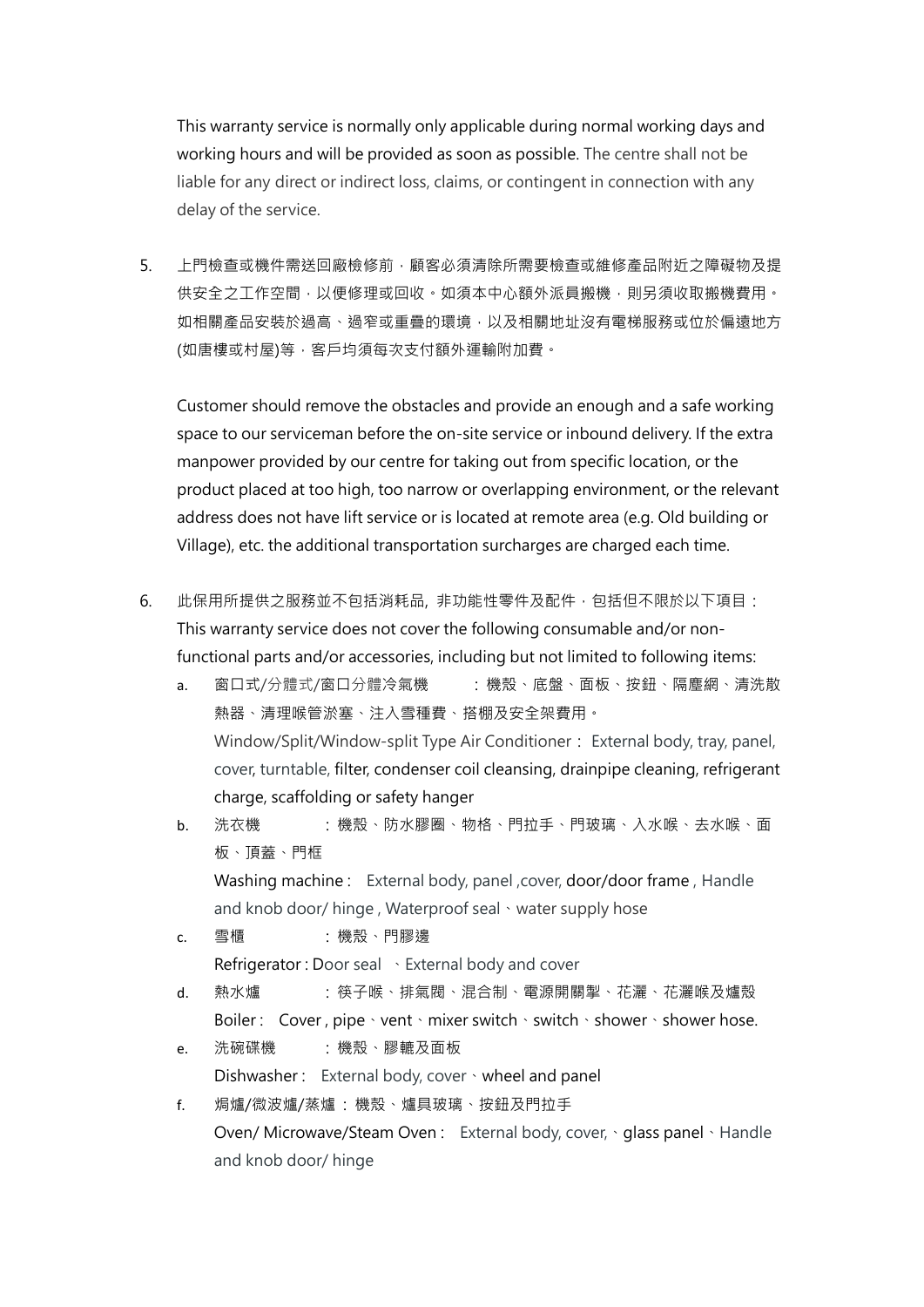- g. 電磁爐 : 機殼、爐具玻璃 Induction cooker: External body, cover, sqlass panel and turntable
- h. 浴室寶 : 機殼、底盤、面板、按鈕及隔塵網 Thermo ventilator : External body, cover, tray, turntable and filter
- i. 抽濕機 : 機殼、底盤、面板、按鈕、隔塵網、機器清洗 Dehumidifier : External body, cover, tray, turntable, filter, product cleansing
- j. 空氣清新機 : 機殼、盛水托盤、面板、按鈕、隔塵網、機器清洗 Air Purifier : External body, cover, water tank, turntable, filter, product cleansing
- 7. 此保用服務並不包括修理任何輔助裝置及翻新或更換任何輔助或裝飾部份(包括但不限於 機殼、底盤、外殼之裝飾、控制板、按鈕、遙控器、油漆噴油、各類隔塵網、電源開關 制、物格及門拉手等)。

This warranty service does not include any replace, repair or recondition on the accessories and external cover (including but not limited to cabinet, chassis, panel, remote control, paint recondition, any type of filter, switch button, Handle and knob door/ hinge)

8. 此保用服務只適用於該產品在正常及適當操作時所產生之問題,若發生下列任何一種情 況,此保用服務即自動失效:

This warranty service only applies to normal use and operation, it will be voided if any one of above conditions occurring:

- a. 該產品因外來損害(包括但不限於運輸意外、跌落、震盪)所引致之故障; Any defect or damage that occurs due to transport, a fall, shock, etc. after purchase of the product.
- b. 該產品及其任何部份因機主或任何第三者之疏忽或錯誤行為所引致之故障(包括但不 限於未有依照說明書的使用守則) Any defect that occurs due to mishandling (such as an operation performed that is not mentioned in the Handling Care or other sections of the instruction, etc.)
- c. 由損耗、意外、天災、其他非本公司能控制的原因所引致之損壞及損失。 Any defect or damage that occurs due to normal wear and tear, accidents, natural disasters, or other events beyond Company's control
- d. 該產品因非本中心技術人員調較、修理、拆除或更換該機任何部份或任何組件所引 致之故障

Any defect or damage that occurs due to unauthorized repair, adjustment disassemble, part replacement or modification.